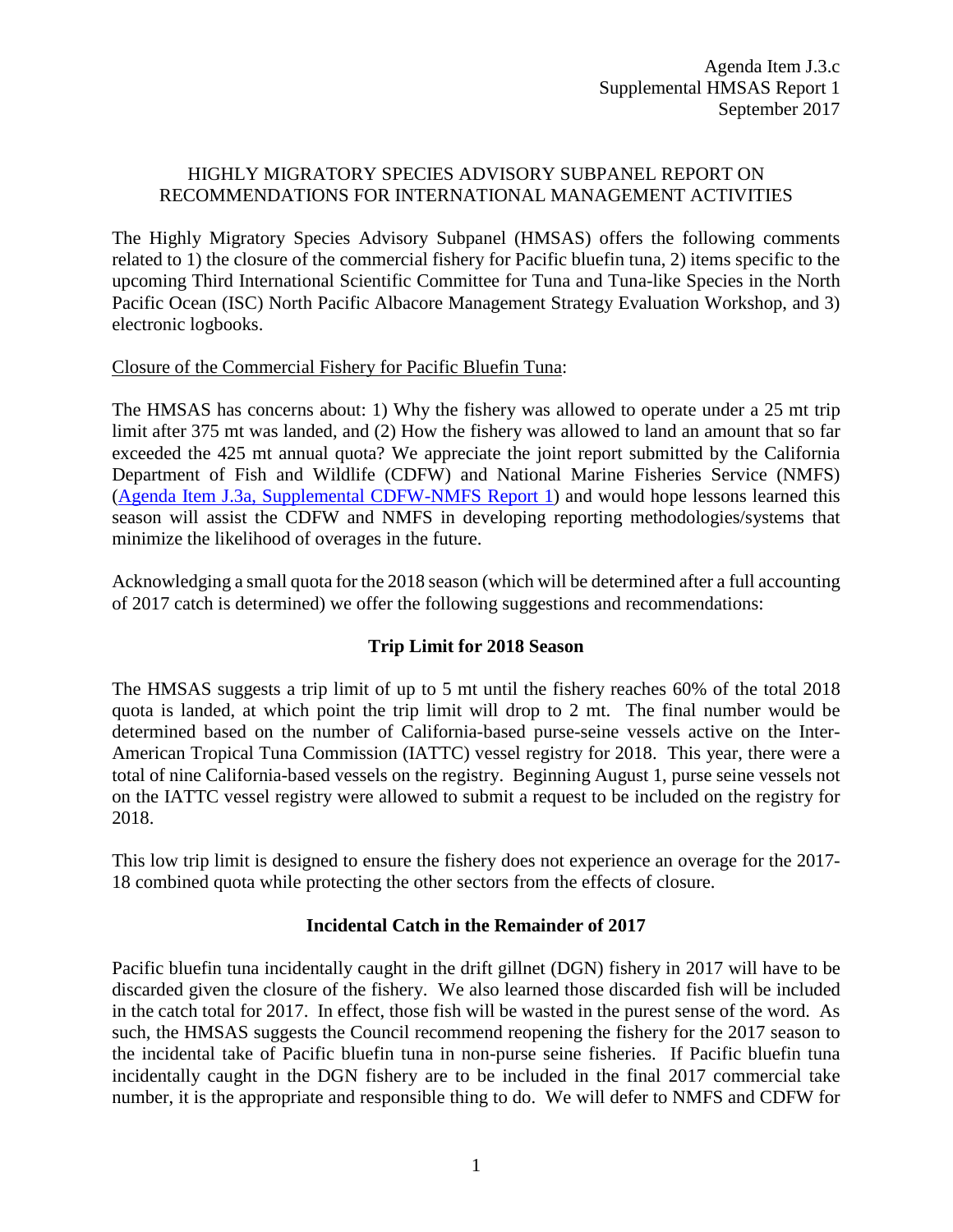determining the ability to reopen the fishery and the mechanics for how exactly it will be accounted for. This could include requiring buyers retain the head and guts and collect certain other types of information for the Southwest Fisheries Science Center (SWFSC) to fulfill scientific needs as well.

### **2017 Catch**

Catch across the Pacific this year indicates that recovery of the stock is well underway. As we near a time when increased opportunities for take are available, the HMSAS would implore the Council, NMFS, and the State Department to ensure the U.S. share of any Eastern Pacific Ocean (EPO) quota is fair to U.S. fishermen.

#### North Pacific Albacore Fishery:

In order to understand how North Pacific albacore (NPA) harvesting nations intend to move forward with the management of the NPA, all involved or affected should read "Attachment H" to the Northern Committee of the Western Pacific Fishery Management Council (WCPFC) thirteenth regular session recently held in Korea (see [Agenda Item J.4, Supplemental Attachment 2\)](http://www.pcouncil.org/wp-content/uploads/2017/09/J3_Sup_Att2_WCPFC_outcomes_SEPT2017BB.pdf).

The International Scientific Committee (ISC) advises the Northern Committee (NC) of the WCPFC. The ISC is composed of the leading scientists from harvesting nations in the North Pacific. The albacore working group (ALBWG) is part of the ISC and deals specifically with albacore. The scientist use the latest procedures to estimate NPA abundance to include standardized abundance indexes, sex specific M-at-age vectors, model time frames, length based age, and sex structured stock synthesis, etc.

Based upon the ISC advice, the NC determined that an appropriate Limit Reference Point (LRP) for albacore is 20% SSB current<sub>F=0</sub>, and a management strategy to insure that the risk of the biomass decreasing below the LRP is low. The NC nations intend for the Management Strategy Evaluation (MSE) process to go forward and to be used to determine appropriate target reference points (TRP) and harvest control rules for future management decisions.

As part of the MSE process there will be a workshop in Vancouver, B.C., October 17-19, 2017, to further refine the MSE objectives. The HMSAS would like to see the objective from the 2016 Workshop regarding "Limit the magnitude of change to effort or catch to  $< 15\%...$  $< 15\%...$  $< 15\%...$ " replaced by the objective proposed by the ALBWG to "Maintain F at the target value with reasonable variability."

The MSE process was originally proposed as a way industry could have input on future management processes and actually encouraged such participation. Unfortunately for U.S. industry, the original venue was costly to participate. Since Vancouver is close to the U.S., costs are reasonable. The HMSAS requests that the Council send two industry members, Wayne Heikkila and Doug Fricke, to the MSE Albacore Workshop in Vancouver, BC, October 17-19.

<span id="page-1-0"></span> <sup>1</sup> Report of the Albacore Working Group Workshop, International Scientific Committee for Tuna and Tuna‐like Species In the North Pacific Ocean 26‐30 May 2016 Table 3 (*Proposed Management Objectives for the North Pacific Albacore stock*) Page 25 - May 2016